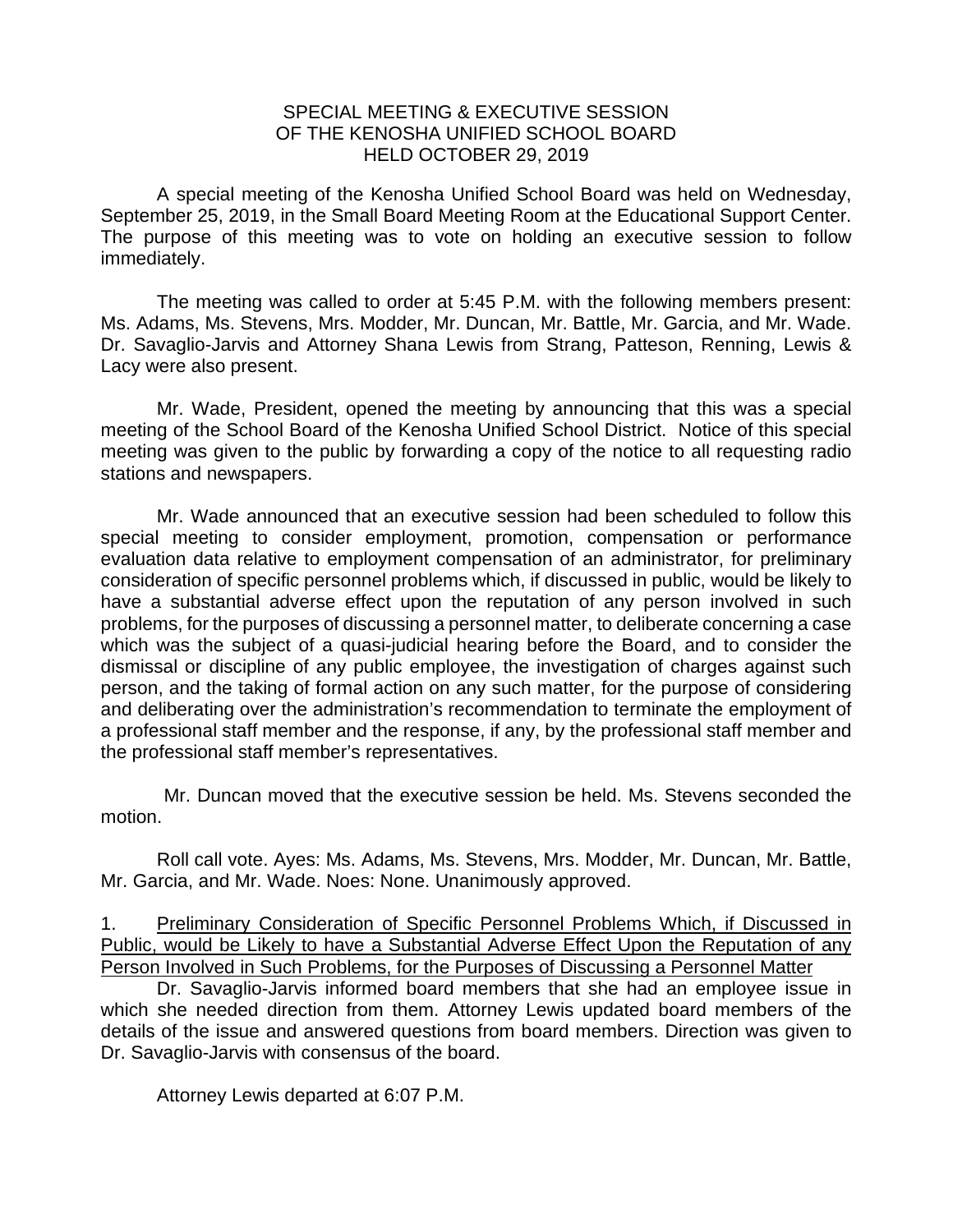## 2. Consideration of Employment, Promotion, Compensation or Performance Evaluation Data Relative to Employment Compensation of an Administrator

Dr. Savaglio-Jarvis provided information in to board members in relation to consideration of a compensation increase for a District administrator. Direction was given to Dr. Savaglio-Jarvis with consensus of the board.

The Board recessed at 6:18 P.M.

3. Termination Hearing

The Board reconvened at 6:49 P.M. in the Board Meeting Room.

Attorney Christine Hamiel from Von Briesen & Roper, S.C. presided on behalf of the Board for the termination hearing, Attorney Shannon McDonald from McDonald & Kloth was present in representation of a District employee, Attorney Shana Lewis from Strang, Patteson, Renning, Lewis & Lacy was present in representation of administration, and a District employee was also present.

Attorney Hamiel reviewed the process that would be followed for the termination hearing.

Attorney Hamiel called for opening statements. Attorney Lewis presented her opening statements followed by Attorney McDonald.

Attorney Lewis called upon several witnesses to give testimony pertaining to incidents and documents in relation to the termination of a District employee. Attorney McDonald cross examined all witnesses and Board members were then offered the opportunity to ask questions of said witnesses following their testimony.

The Board recessed at 7:53 P.M. and reconvened at 7:57 P.M.

Attorney McDonald called upon several witnesses to give testimony pertaining to incidents and documents in relation to the termination of a District employee. Attorney Lewis cross examined all witnesses and Board members were then offered the opportunity to ask questions of said witnesses following their testimony.

The Board recessed at 8:42 P.M. and reconvened at 8:49 P.M.

Attorney Hamiel called for closing statements. Attorney Lewis presented her closing statements followed by Attorney McDonald.

Board members and Attorney Hamiel moved to the Small Board Room at 10:10 P.M. to consider and deliberate over administration's recommendation for termination of a District employee.

Board members and Attorney Hamiel returned to the Board Room at 10:30 P.M. and reconvened in open session.